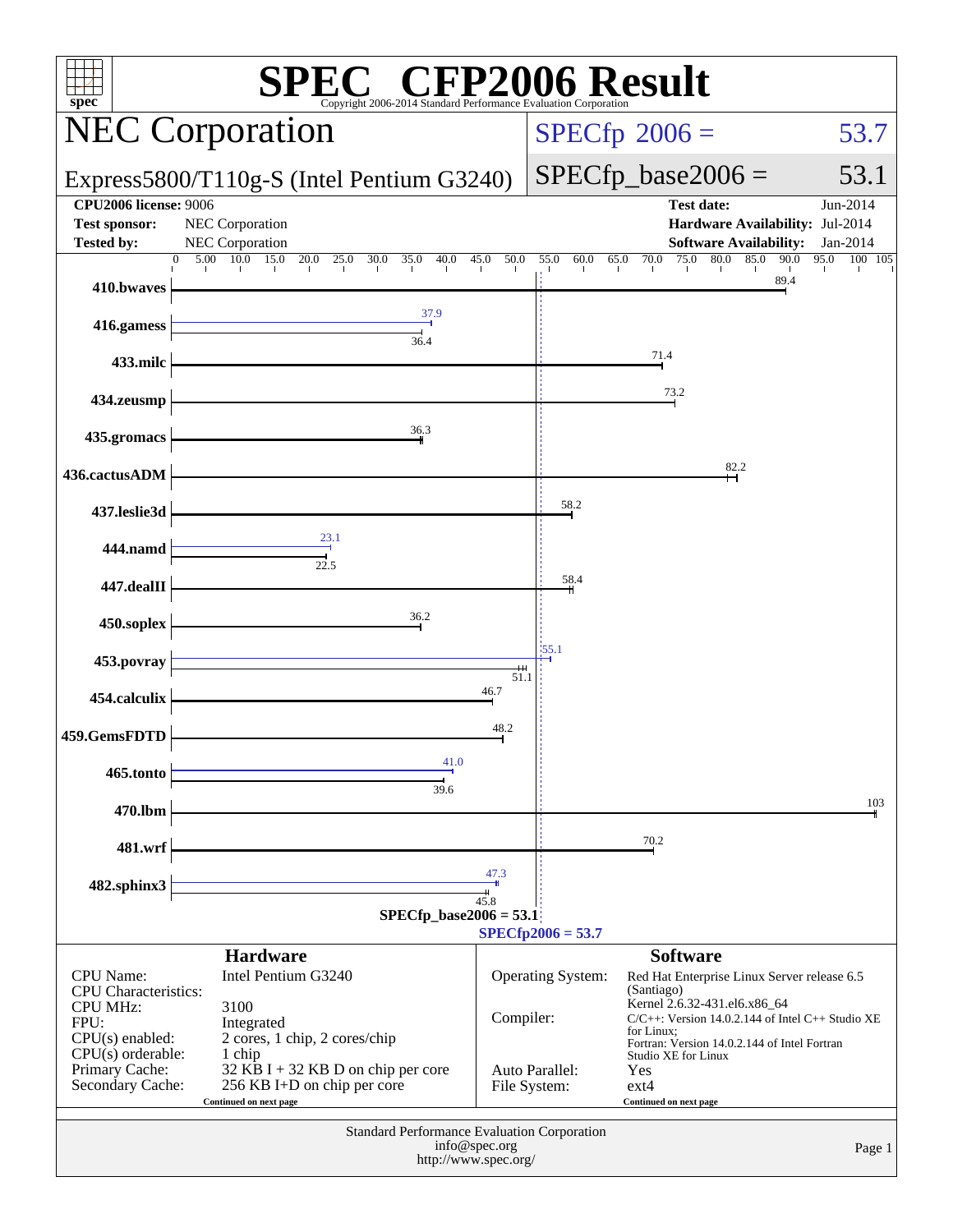

Results appear in the [order in which they were run.](http://www.spec.org/auto/cpu2006/Docs/result-fields.html#RunOrder) Bold underlined text [indicates a median measurement.](http://www.spec.org/auto/cpu2006/Docs/result-fields.html#Median)

#### **[Operating System Notes](http://www.spec.org/auto/cpu2006/Docs/result-fields.html#OperatingSystemNotes)**

Stack size set to unlimited using "ulimit -s unlimited"

#### **[Platform Notes](http://www.spec.org/auto/cpu2006/Docs/result-fields.html#PlatformNotes)**

 BIOS Settings: Energy Performance: Performance

#### **[General Notes](http://www.spec.org/auto/cpu2006/Docs/result-fields.html#GeneralNotes)**

Environment variables set by runspec before the start of the run: KMP\_AFFINITY = "granularity=fine,compact,1,0" LD\_LIBRARY\_PATH = "/home/cpu2006/libs/32:/home/cpu2006/libs/64:/home/cpu2006/sh" OMP\_NUM\_THREADS = "2" Continued on next page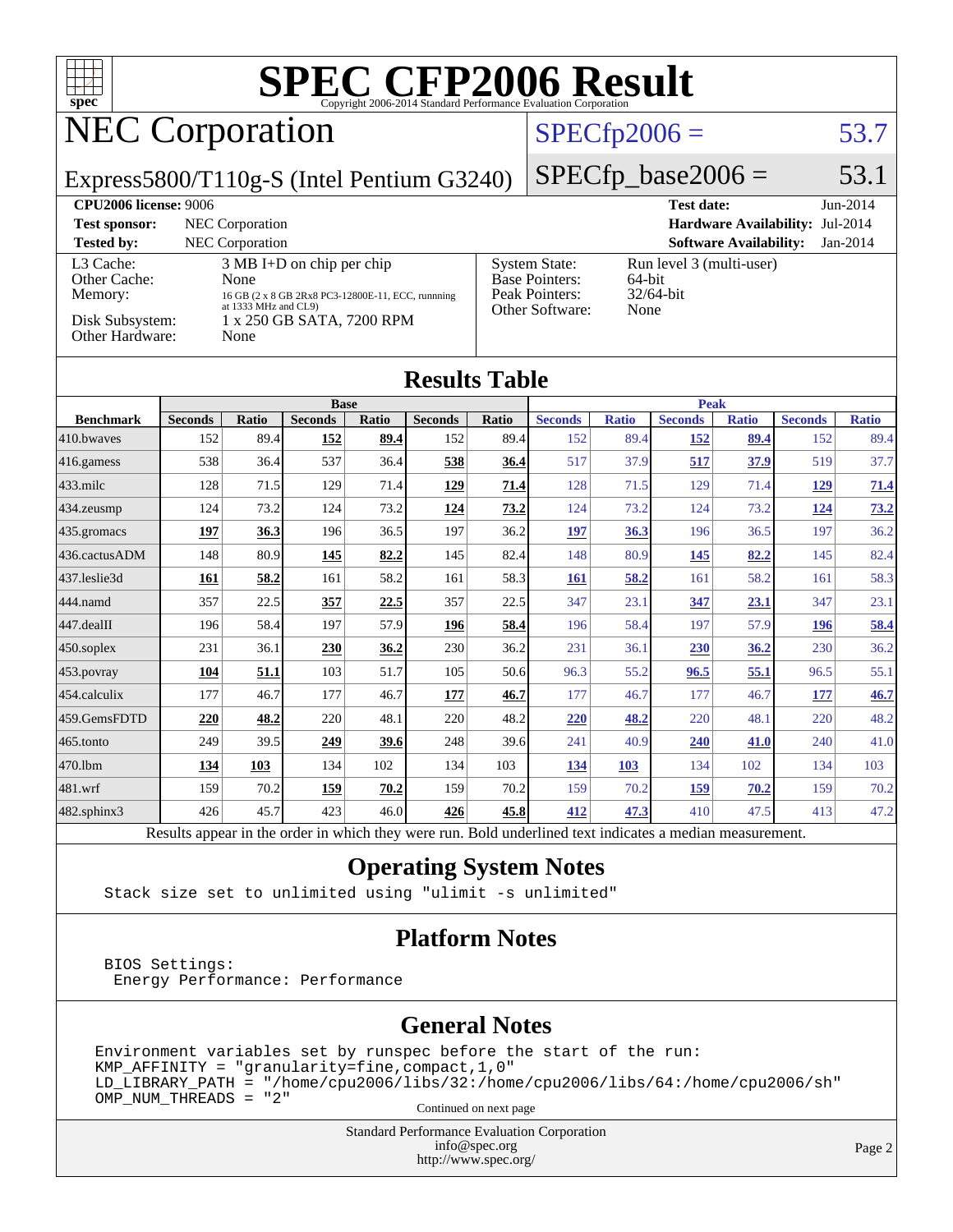

# **[SPEC CFP2006 Result](http://www.spec.org/auto/cpu2006/Docs/result-fields.html#SPECCFP2006Result)**

# NEC Corporation

 $SPECTp2006 = 53.7$ 

Express5800/T110g-S (Intel Pentium G3240)

**[Tested by:](http://www.spec.org/auto/cpu2006/Docs/result-fields.html#Testedby)** NEC Corporation **[Software Availability:](http://www.spec.org/auto/cpu2006/Docs/result-fields.html#SoftwareAvailability)** Jan-2014

 $SPECTp\_base2006 = 53.1$ **[CPU2006 license:](http://www.spec.org/auto/cpu2006/Docs/result-fields.html#CPU2006license)** 9006 **[Test date:](http://www.spec.org/auto/cpu2006/Docs/result-fields.html#Testdate)** Jun-2014 **[Test sponsor:](http://www.spec.org/auto/cpu2006/Docs/result-fields.html#Testsponsor)** NEC Corporation **[Hardware Availability:](http://www.spec.org/auto/cpu2006/Docs/result-fields.html#HardwareAvailability)** Jul-2014

#### **[General Notes \(Continued\)](http://www.spec.org/auto/cpu2006/Docs/result-fields.html#GeneralNotes)**

 Added glibc-static-2.12-1.132.el6.x86\_64.rpm to enable static linking Transparent Huge Pages enabled with: echo always > /sys/kernel/mm/redhat\_transparent\_hugepage/enabled

**[Base Compiler Invocation](http://www.spec.org/auto/cpu2006/Docs/result-fields.html#BaseCompilerInvocation)**

[C benchmarks](http://www.spec.org/auto/cpu2006/Docs/result-fields.html#Cbenchmarks):  $-m64$ 

[C++ benchmarks:](http://www.spec.org/auto/cpu2006/Docs/result-fields.html#CXXbenchmarks) [icpc -m64](http://www.spec.org/cpu2006/results/res2014q3/cpu2006-20140806-30808.flags.html#user_CXXbase_intel_icpc_64bit_bedb90c1146cab66620883ef4f41a67e)

[Fortran benchmarks](http://www.spec.org/auto/cpu2006/Docs/result-fields.html#Fortranbenchmarks): [ifort -m64](http://www.spec.org/cpu2006/results/res2014q3/cpu2006-20140806-30808.flags.html#user_FCbase_intel_ifort_64bit_ee9d0fb25645d0210d97eb0527dcc06e)

[Benchmarks using both Fortran and C](http://www.spec.org/auto/cpu2006/Docs/result-fields.html#BenchmarksusingbothFortranandC): [icc -m64](http://www.spec.org/cpu2006/results/res2014q3/cpu2006-20140806-30808.flags.html#user_CC_FCbase_intel_icc_64bit_0b7121f5ab7cfabee23d88897260401c) [ifort -m64](http://www.spec.org/cpu2006/results/res2014q3/cpu2006-20140806-30808.flags.html#user_CC_FCbase_intel_ifort_64bit_ee9d0fb25645d0210d97eb0527dcc06e)

### **[Base Portability Flags](http://www.spec.org/auto/cpu2006/Docs/result-fields.html#BasePortabilityFlags)**

| 410.bwaves: -DSPEC CPU LP64                |                                                                |
|--------------------------------------------|----------------------------------------------------------------|
| 416.gamess: -DSPEC_CPU_LP64                |                                                                |
| 433.milc: -DSPEC CPU LP64                  |                                                                |
| 434.zeusmp: -DSPEC_CPU_LP64                |                                                                |
| 435.gromacs: -DSPEC_CPU_LP64 -nofor_main   |                                                                |
| 436.cactusADM: -DSPEC CPU LP64 -nofor main |                                                                |
| 437.leslie3d: -DSPEC CPU LP64              |                                                                |
| 444.namd: -DSPEC CPU LP64                  |                                                                |
| 447.dealII: -DSPEC CPU LP64                |                                                                |
| 450.soplex: -DSPEC CPU LP64                |                                                                |
| 453.povray: -DSPEC_CPU_LP64                |                                                                |
| 454.calculix: -DSPEC CPU LP64 -nofor main  |                                                                |
| 459.GemsFDTD: - DSPEC_CPU LP64             |                                                                |
| 465.tonto: - DSPEC CPU LP64                |                                                                |
| 470.1bm: - DSPEC CPU LP64                  |                                                                |
|                                            | 481.wrf: -DSPEC_CPU_LP64 -DSPEC_CPU_CASE_FLAG -DSPEC_CPU_LINUX |
| 482.sphinx3: -DSPEC_CPU_LP64               |                                                                |

## **[Base Optimization Flags](http://www.spec.org/auto/cpu2006/Docs/result-fields.html#BaseOptimizationFlags)**

[C benchmarks](http://www.spec.org/auto/cpu2006/Docs/result-fields.html#Cbenchmarks):

[-xSSE4.2](http://www.spec.org/cpu2006/results/res2014q3/cpu2006-20140806-30808.flags.html#user_CCbase_f-xSSE42_f91528193cf0b216347adb8b939d4107) [-ipo](http://www.spec.org/cpu2006/results/res2014q3/cpu2006-20140806-30808.flags.html#user_CCbase_f-ipo) [-O3](http://www.spec.org/cpu2006/results/res2014q3/cpu2006-20140806-30808.flags.html#user_CCbase_f-O3) [-no-prec-div](http://www.spec.org/cpu2006/results/res2014q3/cpu2006-20140806-30808.flags.html#user_CCbase_f-no-prec-div) [-static](http://www.spec.org/cpu2006/results/res2014q3/cpu2006-20140806-30808.flags.html#user_CCbase_f-static) [-parallel](http://www.spec.org/cpu2006/results/res2014q3/cpu2006-20140806-30808.flags.html#user_CCbase_f-parallel) [-opt-prefetch](http://www.spec.org/cpu2006/results/res2014q3/cpu2006-20140806-30808.flags.html#user_CCbase_f-opt-prefetch) [-ansi-alias](http://www.spec.org/cpu2006/results/res2014q3/cpu2006-20140806-30808.flags.html#user_CCbase_f-ansi-alias)

Continued on next page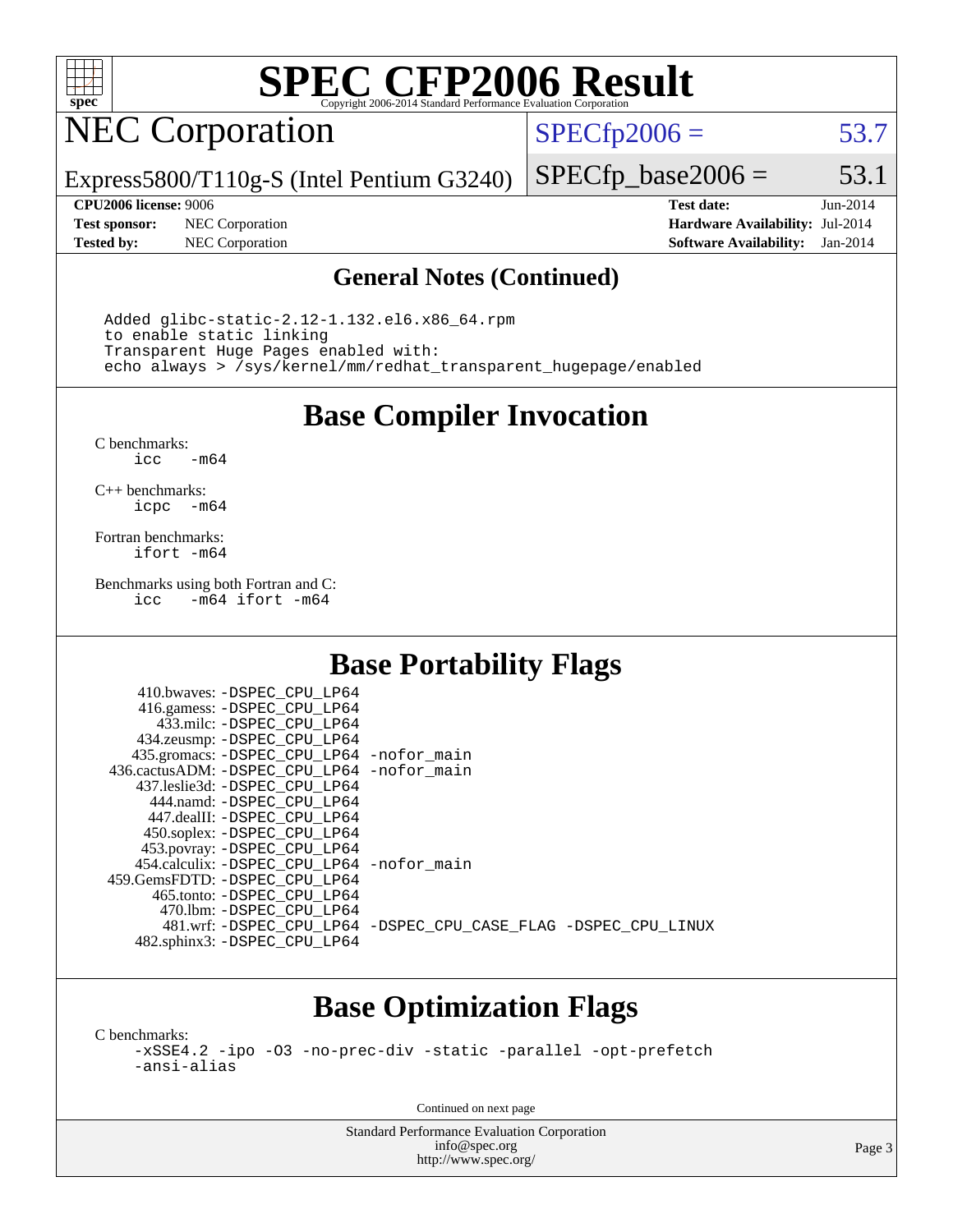

# **[SPEC CFP2006 Result](http://www.spec.org/auto/cpu2006/Docs/result-fields.html#SPECCFP2006Result)**

NEC Corporation

 $SPECTp2006 = 53.7$ 

Express5800/T110g-S (Intel Pentium G3240)

**[Tested by:](http://www.spec.org/auto/cpu2006/Docs/result-fields.html#Testedby)** NEC Corporation **[Software Availability:](http://www.spec.org/auto/cpu2006/Docs/result-fields.html#SoftwareAvailability)** Jan-2014

**[CPU2006 license:](http://www.spec.org/auto/cpu2006/Docs/result-fields.html#CPU2006license)** 9006 **[Test date:](http://www.spec.org/auto/cpu2006/Docs/result-fields.html#Testdate)** Jun-2014 **[Test sponsor:](http://www.spec.org/auto/cpu2006/Docs/result-fields.html#Testsponsor)** NEC Corporation **[Hardware Availability:](http://www.spec.org/auto/cpu2006/Docs/result-fields.html#HardwareAvailability)** Jul-2014

 $SPECTp\_base2006 = 53.1$ 

## **[Base Optimization Flags \(Continued\)](http://www.spec.org/auto/cpu2006/Docs/result-fields.html#BaseOptimizationFlags)**

[C++ benchmarks:](http://www.spec.org/auto/cpu2006/Docs/result-fields.html#CXXbenchmarks) [-xSSE4.2](http://www.spec.org/cpu2006/results/res2014q3/cpu2006-20140806-30808.flags.html#user_CXXbase_f-xSSE42_f91528193cf0b216347adb8b939d4107) [-ipo](http://www.spec.org/cpu2006/results/res2014q3/cpu2006-20140806-30808.flags.html#user_CXXbase_f-ipo) [-O3](http://www.spec.org/cpu2006/results/res2014q3/cpu2006-20140806-30808.flags.html#user_CXXbase_f-O3) [-no-prec-div](http://www.spec.org/cpu2006/results/res2014q3/cpu2006-20140806-30808.flags.html#user_CXXbase_f-no-prec-div) [-static](http://www.spec.org/cpu2006/results/res2014q3/cpu2006-20140806-30808.flags.html#user_CXXbase_f-static) [-opt-prefetch](http://www.spec.org/cpu2006/results/res2014q3/cpu2006-20140806-30808.flags.html#user_CXXbase_f-opt-prefetch) [-ansi-alias](http://www.spec.org/cpu2006/results/res2014q3/cpu2006-20140806-30808.flags.html#user_CXXbase_f-ansi-alias) [Fortran benchmarks](http://www.spec.org/auto/cpu2006/Docs/result-fields.html#Fortranbenchmarks): [-xSSE4.2](http://www.spec.org/cpu2006/results/res2014q3/cpu2006-20140806-30808.flags.html#user_FCbase_f-xSSE42_f91528193cf0b216347adb8b939d4107) [-ipo](http://www.spec.org/cpu2006/results/res2014q3/cpu2006-20140806-30808.flags.html#user_FCbase_f-ipo) [-O3](http://www.spec.org/cpu2006/results/res2014q3/cpu2006-20140806-30808.flags.html#user_FCbase_f-O3) [-no-prec-div](http://www.spec.org/cpu2006/results/res2014q3/cpu2006-20140806-30808.flags.html#user_FCbase_f-no-prec-div) [-static](http://www.spec.org/cpu2006/results/res2014q3/cpu2006-20140806-30808.flags.html#user_FCbase_f-static) [-parallel](http://www.spec.org/cpu2006/results/res2014q3/cpu2006-20140806-30808.flags.html#user_FCbase_f-parallel) [-opt-prefetch](http://www.spec.org/cpu2006/results/res2014q3/cpu2006-20140806-30808.flags.html#user_FCbase_f-opt-prefetch) [Benchmarks using both Fortran and C](http://www.spec.org/auto/cpu2006/Docs/result-fields.html#BenchmarksusingbothFortranandC):

[-xSSE4.2](http://www.spec.org/cpu2006/results/res2014q3/cpu2006-20140806-30808.flags.html#user_CC_FCbase_f-xSSE42_f91528193cf0b216347adb8b939d4107) [-ipo](http://www.spec.org/cpu2006/results/res2014q3/cpu2006-20140806-30808.flags.html#user_CC_FCbase_f-ipo) [-O3](http://www.spec.org/cpu2006/results/res2014q3/cpu2006-20140806-30808.flags.html#user_CC_FCbase_f-O3) [-no-prec-div](http://www.spec.org/cpu2006/results/res2014q3/cpu2006-20140806-30808.flags.html#user_CC_FCbase_f-no-prec-div) [-static](http://www.spec.org/cpu2006/results/res2014q3/cpu2006-20140806-30808.flags.html#user_CC_FCbase_f-static) [-parallel](http://www.spec.org/cpu2006/results/res2014q3/cpu2006-20140806-30808.flags.html#user_CC_FCbase_f-parallel) [-opt-prefetch](http://www.spec.org/cpu2006/results/res2014q3/cpu2006-20140806-30808.flags.html#user_CC_FCbase_f-opt-prefetch) [-ansi-alias](http://www.spec.org/cpu2006/results/res2014q3/cpu2006-20140806-30808.flags.html#user_CC_FCbase_f-ansi-alias)

## **[Peak Compiler Invocation](http://www.spec.org/auto/cpu2006/Docs/result-fields.html#PeakCompilerInvocation)**

[C benchmarks](http://www.spec.org/auto/cpu2006/Docs/result-fields.html#Cbenchmarks):<br> $\frac{icc}{c}$  $-m64$ 

[C++ benchmarks:](http://www.spec.org/auto/cpu2006/Docs/result-fields.html#CXXbenchmarks) [icpc -m64](http://www.spec.org/cpu2006/results/res2014q3/cpu2006-20140806-30808.flags.html#user_CXXpeak_intel_icpc_64bit_bedb90c1146cab66620883ef4f41a67e)

[Fortran benchmarks](http://www.spec.org/auto/cpu2006/Docs/result-fields.html#Fortranbenchmarks): [ifort -m64](http://www.spec.org/cpu2006/results/res2014q3/cpu2006-20140806-30808.flags.html#user_FCpeak_intel_ifort_64bit_ee9d0fb25645d0210d97eb0527dcc06e)

[Benchmarks using both Fortran and C](http://www.spec.org/auto/cpu2006/Docs/result-fields.html#BenchmarksusingbothFortranandC): [icc -m64](http://www.spec.org/cpu2006/results/res2014q3/cpu2006-20140806-30808.flags.html#user_CC_FCpeak_intel_icc_64bit_0b7121f5ab7cfabee23d88897260401c) [ifort -m64](http://www.spec.org/cpu2006/results/res2014q3/cpu2006-20140806-30808.flags.html#user_CC_FCpeak_intel_ifort_64bit_ee9d0fb25645d0210d97eb0527dcc06e)

### **[Peak Portability Flags](http://www.spec.org/auto/cpu2006/Docs/result-fields.html#PeakPortabilityFlags)**

Same as Base Portability Flags

## **[Peak Optimization Flags](http://www.spec.org/auto/cpu2006/Docs/result-fields.html#PeakOptimizationFlags)**

[C benchmarks](http://www.spec.org/auto/cpu2006/Docs/result-fields.html#Cbenchmarks):

433.milc: basepeak = yes

 $470$ .lbm: basepeak = yes

 482.sphinx3: [-xSSE4.2](http://www.spec.org/cpu2006/results/res2014q3/cpu2006-20140806-30808.flags.html#user_peakOPTIMIZE482_sphinx3_f-xSSE42_f91528193cf0b216347adb8b939d4107) [-ipo](http://www.spec.org/cpu2006/results/res2014q3/cpu2006-20140806-30808.flags.html#user_peakOPTIMIZE482_sphinx3_f-ipo) [-O3](http://www.spec.org/cpu2006/results/res2014q3/cpu2006-20140806-30808.flags.html#user_peakOPTIMIZE482_sphinx3_f-O3) [-no-prec-div](http://www.spec.org/cpu2006/results/res2014q3/cpu2006-20140806-30808.flags.html#user_peakOPTIMIZE482_sphinx3_f-no-prec-div) [-unroll2](http://www.spec.org/cpu2006/results/res2014q3/cpu2006-20140806-30808.flags.html#user_peakCOPTIMIZE482_sphinx3_f-unroll_784dae83bebfb236979b41d2422d7ec2) [-ansi-alias](http://www.spec.org/cpu2006/results/res2014q3/cpu2006-20140806-30808.flags.html#user_peakCOPTIMIZE482_sphinx3_f-ansi-alias) [-parallel](http://www.spec.org/cpu2006/results/res2014q3/cpu2006-20140806-30808.flags.html#user_peakCOPTIMIZE482_sphinx3_f-parallel)

[C++ benchmarks:](http://www.spec.org/auto/cpu2006/Docs/result-fields.html#CXXbenchmarks)

```
 444.namd: -xSSE4.2(pass 2) -prof-gen(pass 1) -ipo(pass 2) -O3(pass 2)
-no-prec-div(pass 2) -prof-use(pass 2) -fno-alias
-auto-ilp32
```
Continued on next page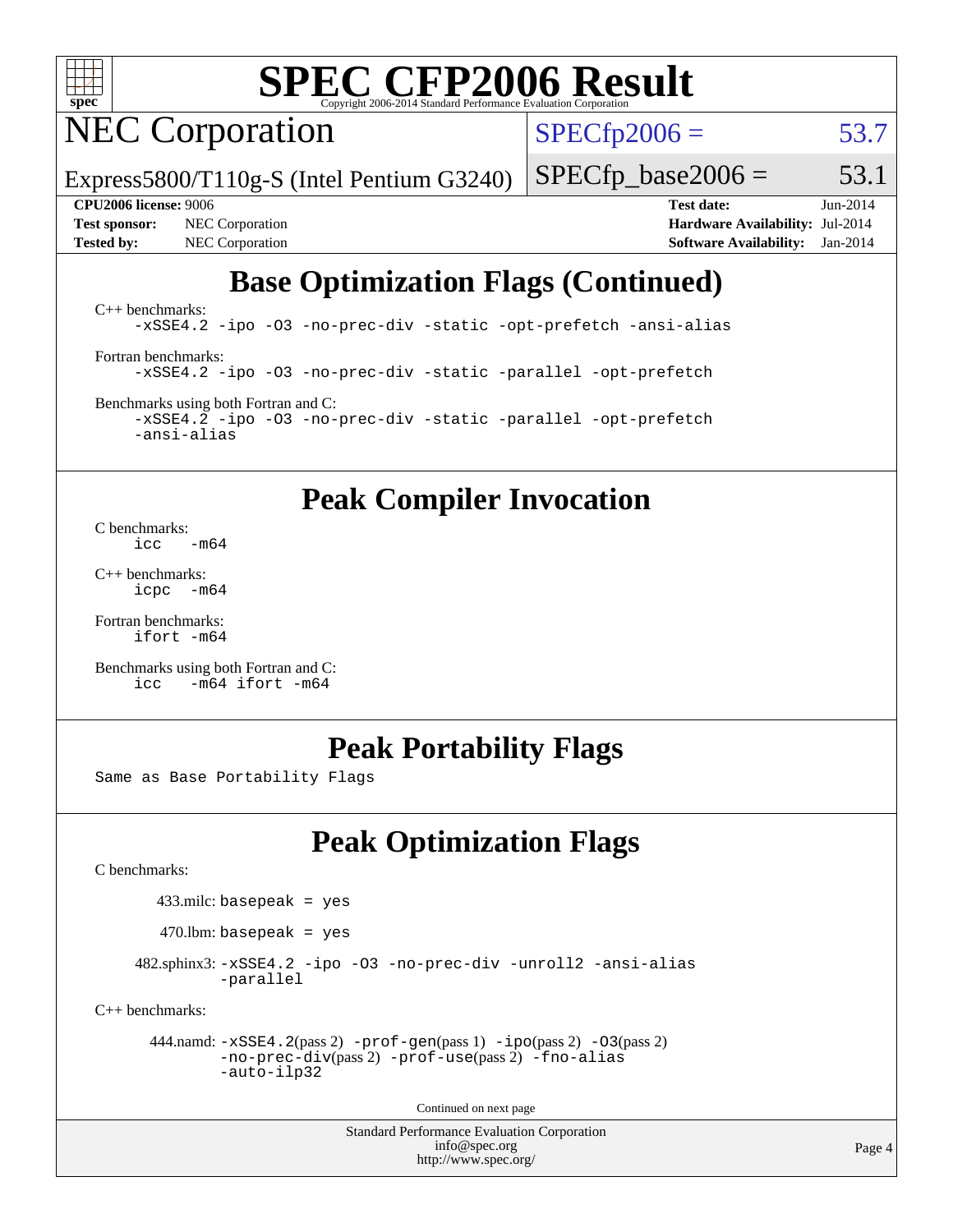

| <b>Standard Performance Evaluation Corporation</b> |
|----------------------------------------------------|
| info@spec.org                                      |
| http://www.spec.org/                               |